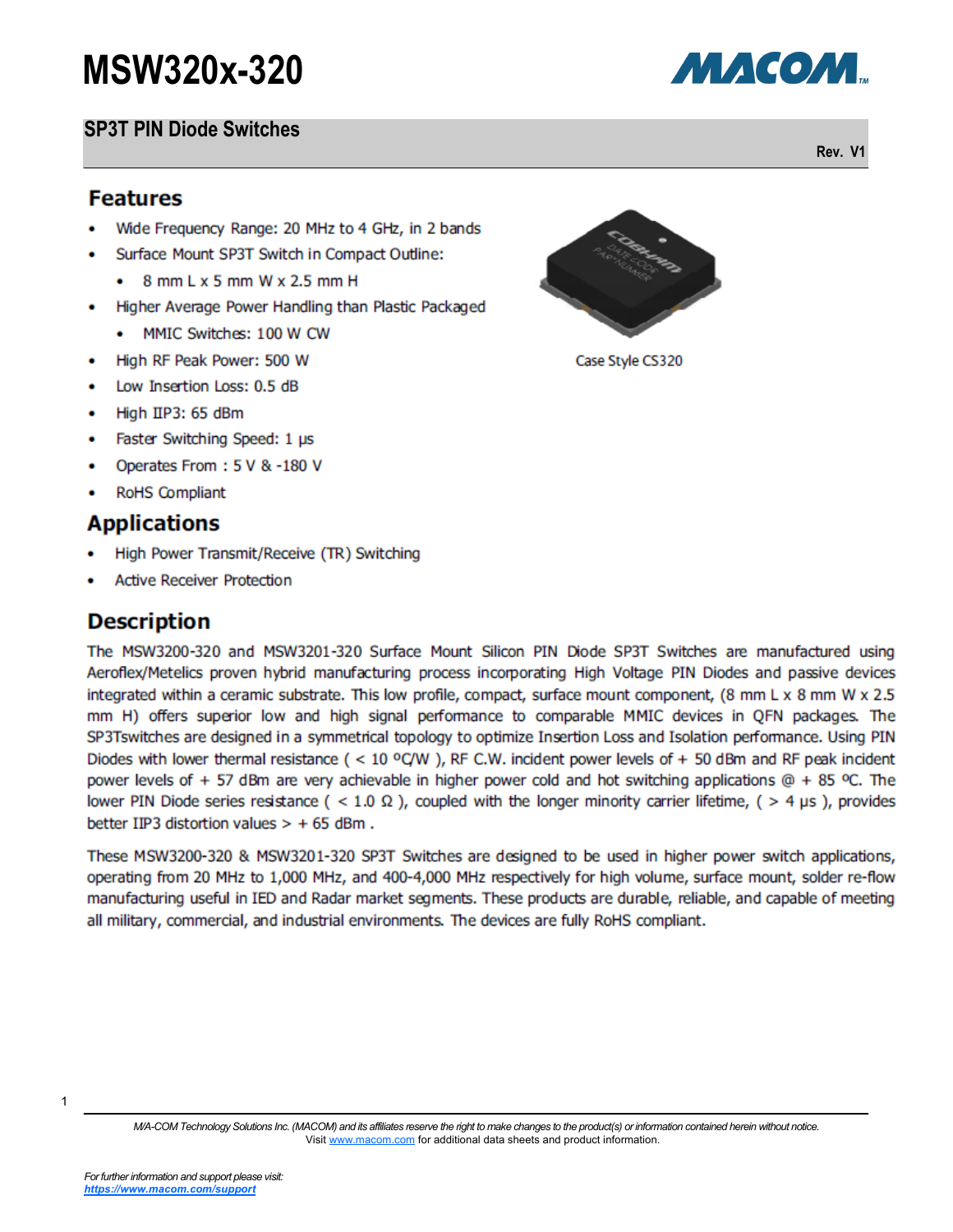



**Rev. V1**

### **Environmental Capabilities**

The MSW3200-320 & MSW3201-320 SP3T Switches are capable of meeting the environmental requirements of MIL-STD-202 and MIL-STD-750.

# **ESD and Moisture Sensitivity Level Rating**

PIN Diode Switches are susceptible to ESD conditions as with all semiconductors. The ESD rating for this device is Class 1C, HBM. The moisture sensitivity level rating for this device is MSL 2.



2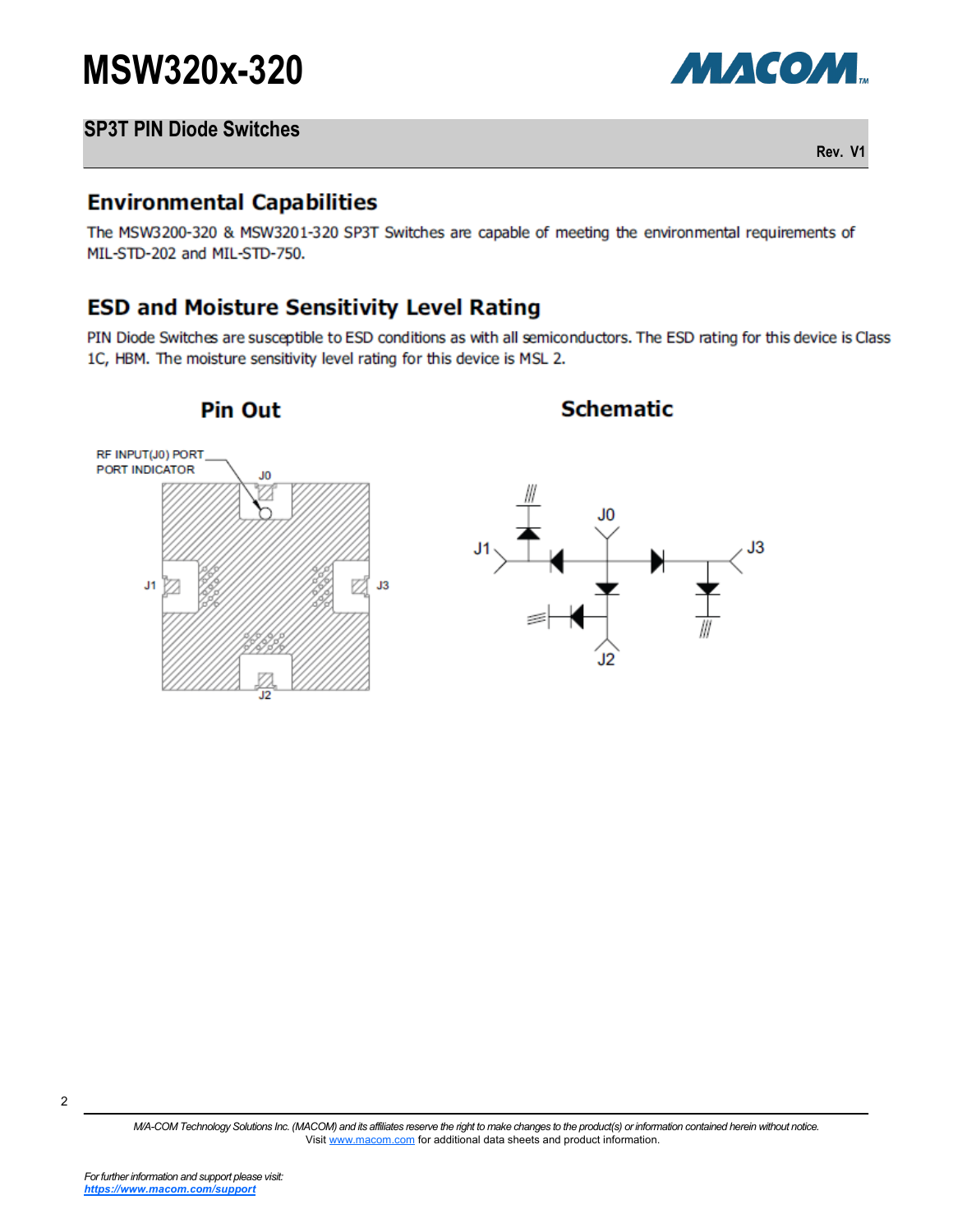

**Rev. V1**

# **MSW3200-320 Electrical Specifications**

 $Z_0 = 50 \Omega$ , P<sub>IN</sub>= 0 dBm, T<sub>A</sub>= 25 °C (Unless Otherwise Defined)

| <b>Parameter</b>                       | Symbol                                                                                          | <b>Test Conditions</b>                                                                               | Min.<br><b>Value</b> | Typ.<br><b>Value</b> | Max.<br><b>Value</b> | <b>Units</b> |
|----------------------------------------|-------------------------------------------------------------------------------------------------|------------------------------------------------------------------------------------------------------|----------------------|----------------------|----------------------|--------------|
| Frequency                              | F                                                                                               |                                                                                                      | 10                   | 20-1000              | 1500                 | <b>MHz</b>   |
| <b>Insertion Loss</b>                  | IL                                                                                              | Bias state 1: port J0 to J1<br>Bias state 2: port J0 to J2<br>Bias state 3: port J0 to J3            |                      | 0.4                  | 0.6                  | ďB           |
| <b>Return Loss</b>                     | Bias state 1: port J0 to J1<br>RL<br>Bias state 2: port J0 to J2<br>Bias state 3: port J0 to J3 |                                                                                                      |                      | 20                   |                      | dΒ           |
| Isolation                              | Isol                                                                                            | Bias state 1: port J0 to J1<br>Bias state 2: port J0 to J2<br>Bias state 3: port J0 to J3            | 44                   | 47                   |                      | ďB           |
| CW Incident Power (Note 2)             | $P_{nc}(CW)$                                                                                    | source & load VSWR = $1.5:1$                                                                         | ۰                    | 50                   |                      | dBm          |
| Peak Incident Power (Note 2)           | $P_{\mu\nu}$ (Pk)                                                                               | source & load $VSWR = 1.5:1$ ,<br>pulse width = $10 \mu s$ , duty cycle = $1 \%$                     |                      | 57                   | ٠                    | dBm          |
| Switching Time (Note 1)                | ţ,                                                                                              | 10% -90% RF voltage,<br>TTL rep rate $= 100$ kHz                                                     |                      | $\overline{2}$       | 3                    | μs           |
| <b>Input 3rd Order Intercept Point</b> | IIP3                                                                                            | $F_1 = 500$ MHz, $F_2 = 510$ MHz, $P_1 = P_2 = 40$ dBm,<br>measured on path biased to low loss state |                      | 65                   |                      | dBm          |

3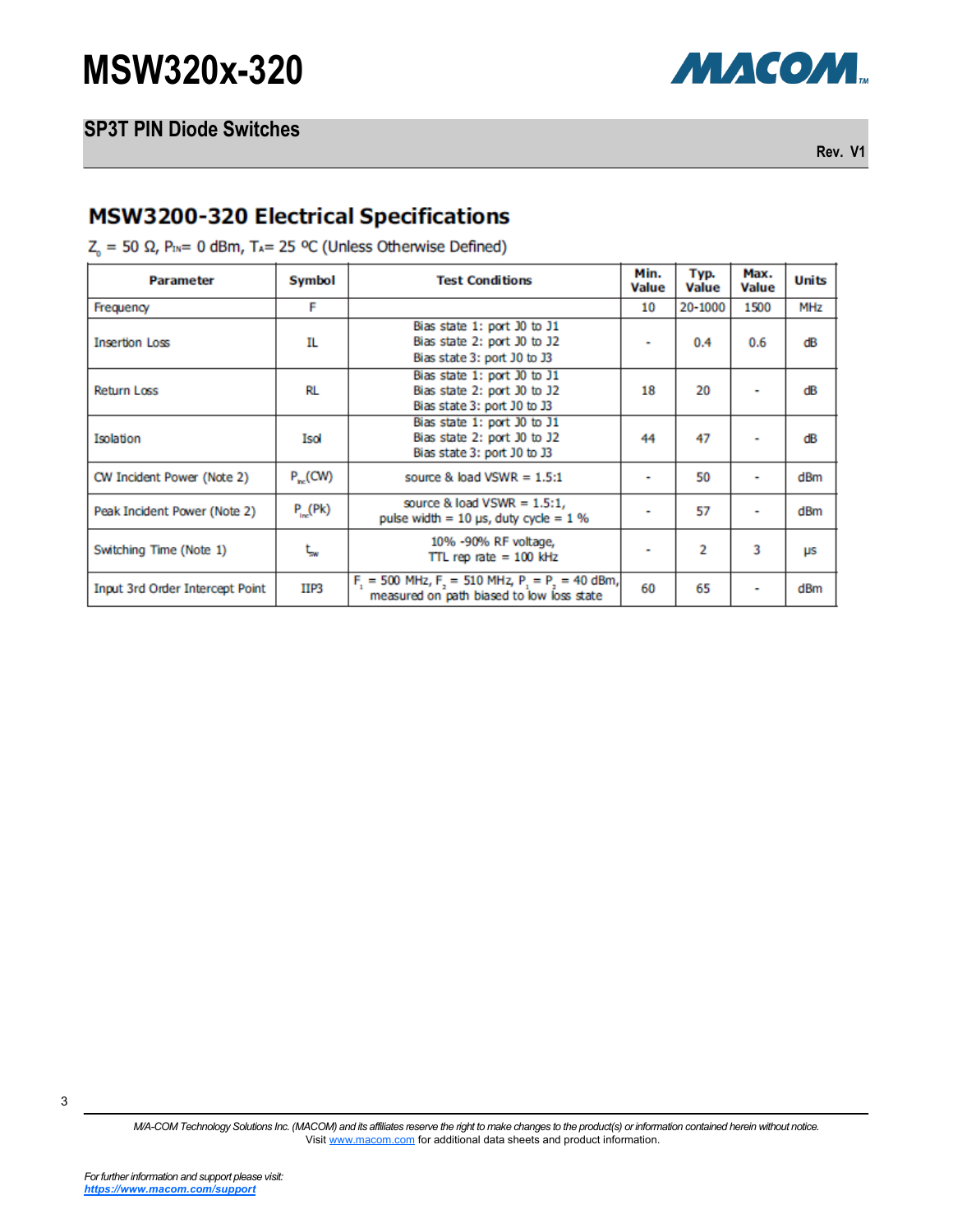

**Rev. V1**

### **MSW3201-320 Electrical Specifications**

 $Z_0$  = 50 Ω, P<sub>1N</sub> = 0 dBm, T<sub>4</sub> = 25 °C (Unless Otherwise Defined)

| <b>Parameter</b>                       | Symbol          | <b>Test Conditions</b>                                                                                 | Min.<br><b>Value</b> | Typ.<br><b>Value</b> | Max.<br><b>Value</b> | <b>Units</b>    |
|----------------------------------------|-----------------|--------------------------------------------------------------------------------------------------------|----------------------|----------------------|----------------------|-----------------|
| Frequency                              | F               |                                                                                                        | 200                  | 400-4000             | 4500                 | <b>MHz</b>      |
| <b>Insertion Loss</b>                  | IL              | Bias state 1: port J0 to J1<br>Bias state 2: port J0 to J2<br>Bias state 3: port J0 to J3              |                      | 0.6                  | 0.8                  | dΒ              |
| <b>Return Loss</b>                     | RL              | Bias state 1: port J0 to J1<br>Bias state 2: port J0 to J2<br>Bias state 3: port J0 to J3              | 14                   | 15                   |                      | dΒ              |
| Isolation                              | Isol            | Bias state 1: port J0 to J2, J3<br>Bias state 2: port J0 to J1, J3<br>Bias state 3: port J0 to J1, J2  | 32                   | 35                   |                      | dΒ              |
| CW Incident Power (Note 2)             | $P_{\sim}$ (CW) | source & load VSWR = $1.5:1$                                                                           |                      | 50                   | ٠                    | dB <sub>m</sub> |
| Peak Incident Power (Note 2)           | $P_{loc}(Pk)$   | source & load $VSWR = 1.5:1$ ,<br>pulse width = $10 \mu s$ , duty cycle = $1 \%$                       |                      | 57                   |                      | dBm             |
| Switching Time (Note 1)                | t<br>sw         | 10% -90% RF voltage, TTL<br>rep rate $= 100$ kHz                                                       |                      | 1                    | 2                    | μs              |
| <b>Input 3rd Order Intercept Point</b> | IIP3            | $F_1 = 2.00$ GHz, $F_2 = 2.01$ GHz, $P_1 = P_2 = 10$ dBm,<br>measured on path biased to low loss state |                      | 65                   |                      | dBm             |

Notes:

Switching Speed (50 % TTL - 10/90 % RF Voltage ) is a function of the PIN diode driver performance as well as the characteristics of the  $\mathbf{1}$ diode. An RC "current spiking network" is used on the driver output to provide a transient current to rapidly remove stored charge from the PIN diode. Typical component values are:  $R = 50$  to 220  $\Omega$  and  $C = 470$  to 1,000 pF. MACOMs MPD3T28125-700 is the recommended PIN diode driver to interface with the MSW3200-320, MSW3201-320 SP3T switches. Its data sheet may be found at

 $\overline{2}$ PIN diode DC reverse voltage to maintain high resistance in the OFF PIN diode is determined by RF frequency, incident power, and VSWR as well as by the characteristics of the diode. The minimum reverse bias voltage values are provided in this datasheet. The input signal level applied for small signal testing is approximately 0 dBm.

4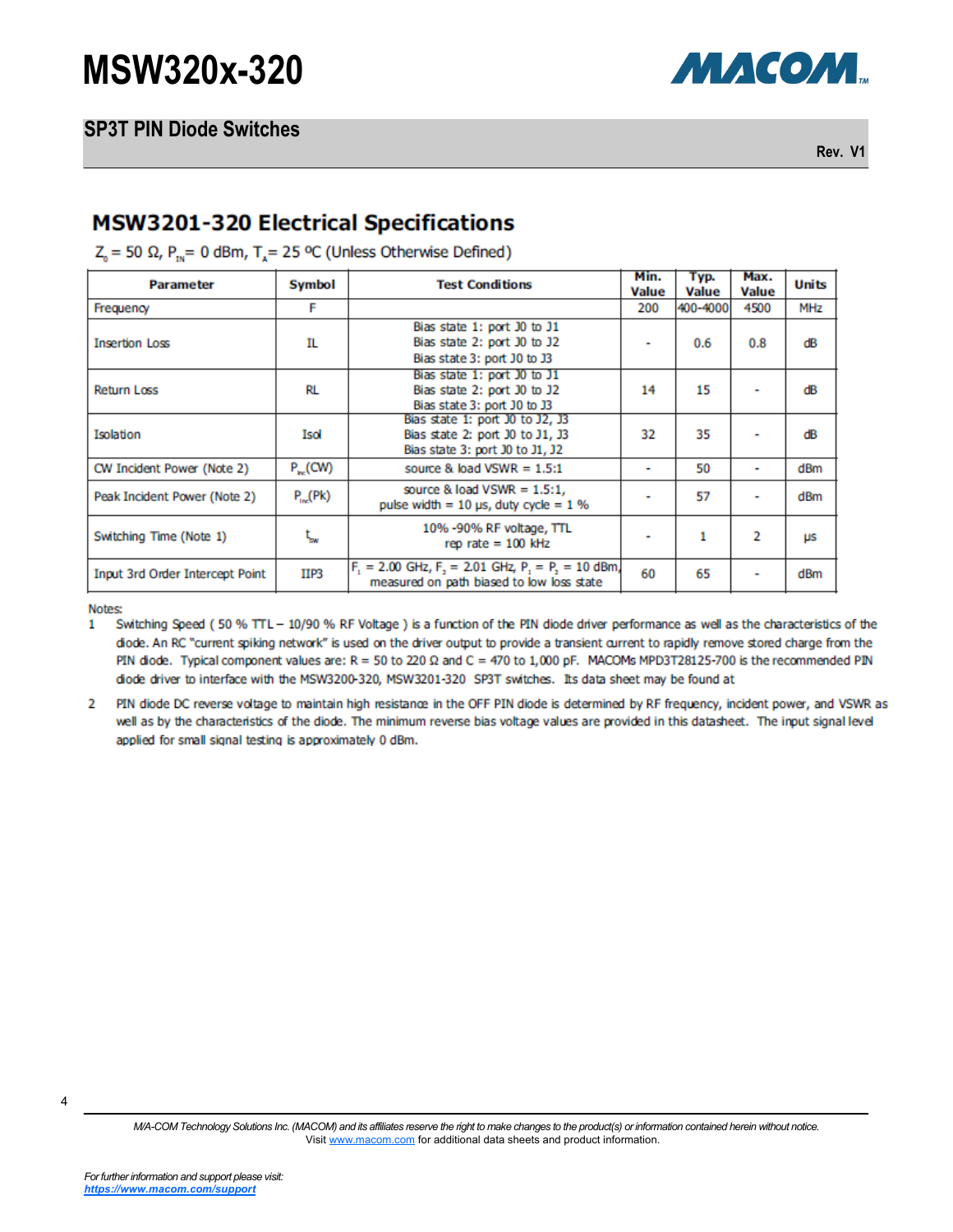

**Rev. V1**

### **RF Bias Network Component Values**

| P/N         | F(MHz)        | DC Blocking Capacitors | Inductors | RF Bypass Capacitors      |
|-------------|---------------|------------------------|-----------|---------------------------|
| MSW3200-320 | $50 - 1,000$  | $0.1 \mu F$            | 4.7 uH    | $0.1 \text{ }\mu\text{F}$ |
| MSW3201-320 | $400 - 4,000$ | 27 pF                  | 82 nH     | 270 pF                    |

# Minimum Reverse Bias Voltage at TX, RX, DC Ports vs. Signal Frequency

 $P_{\text{tot}}$  = 100 W CW, Z<sub>n</sub> = 50Ω with 1.5:1 VSWR

| Part Number | $F = 20$ MHz | $F = 100$ MHz | $F = 200$ MHz | $F = 400$ MHz | $F = 1$ GHz | $F = 4$ GHz |
|-------------|--------------|---------------|---------------|---------------|-------------|-------------|
| MSW3200-320 | $-180V$      | $-150V$       | -115 V        | $-85V$        | -35 V       | ΝA          |
| MSW3201-320 | ΝA           | NA            | -150 V        | -115 V        | -55 V       | -35 V       |

Note: "NA" denotes the switch is not recommended for use in that frequency band.

# **Absolute Maximum Ratings**

 $Z<sub>o</sub>$  = 50 Ω, T<sub> $x$ </sub> = +25 °C (Unless Otherwise Defined)

| <b>Parameter</b>                                                   | <b>Conditions</b>                                                                                                         | <b>Absolute Maximum Value</b>                |
|--------------------------------------------------------------------|---------------------------------------------------------------------------------------------------------------------------|----------------------------------------------|
| Forward Current - J1, J2, J3 Port                                  |                                                                                                                           | 250 mA                                       |
| Reverse Voltage - J1, J2, J3 Port                                  |                                                                                                                           | 300 V                                        |
| Forward Diode Voltage                                              | $I = 250$ mA                                                                                                              | 1.2V                                         |
| Operating Temperature                                              |                                                                                                                           | $-65^{\circ}$ C to $125^{\circ}$ C           |
| Storage Temperature                                                |                                                                                                                           | $-65$ <sup>o</sup> C to $150$ <sup>o</sup> C |
| Junction Temperature                                               |                                                                                                                           | 175°C                                        |
| Assembly Temperature                                               |                                                                                                                           | 260°C for 10 s                               |
| CW Incident Power Handling<br>$-$ 30 or 31, 32, 33 Port (Note      | Source & load VSWR = $1.5:1$ ,<br>$T_{\text{osc}}$ = 85 °C, cold switching                                                | 50 dBm                                       |
| Peak Incident Power Handling<br>$-$ 30 or 31, 32, 33 Port (Note 1) | Source & load VSWR = $1.5:1$ , T <sub>osz</sub> = 85°C, cold switching,<br>pulse width = $10 \mu s$ , duty cycle = $1 \%$ | 57 dBm                                       |
| Total Dissipated RF & DC Power (Note 1)                            | $T_{\text{corr}}$ = 85°C, cold switching                                                                                  | 12 W                                         |

Notes:

Backside RF and DC grounding area of device must be completely solder-attached to RF circuit board vias for proper electrical  $\mathbf{1}$ and thermal circuit grounding.

*M/A-COM Technology Solutions Inc. (MACOM) and its affiliates reserve the right to make changes to the product(s) or information contained herein without notice.*  Visit [www.macom.com](http://www.macom.com/) for additional data sheets and product information.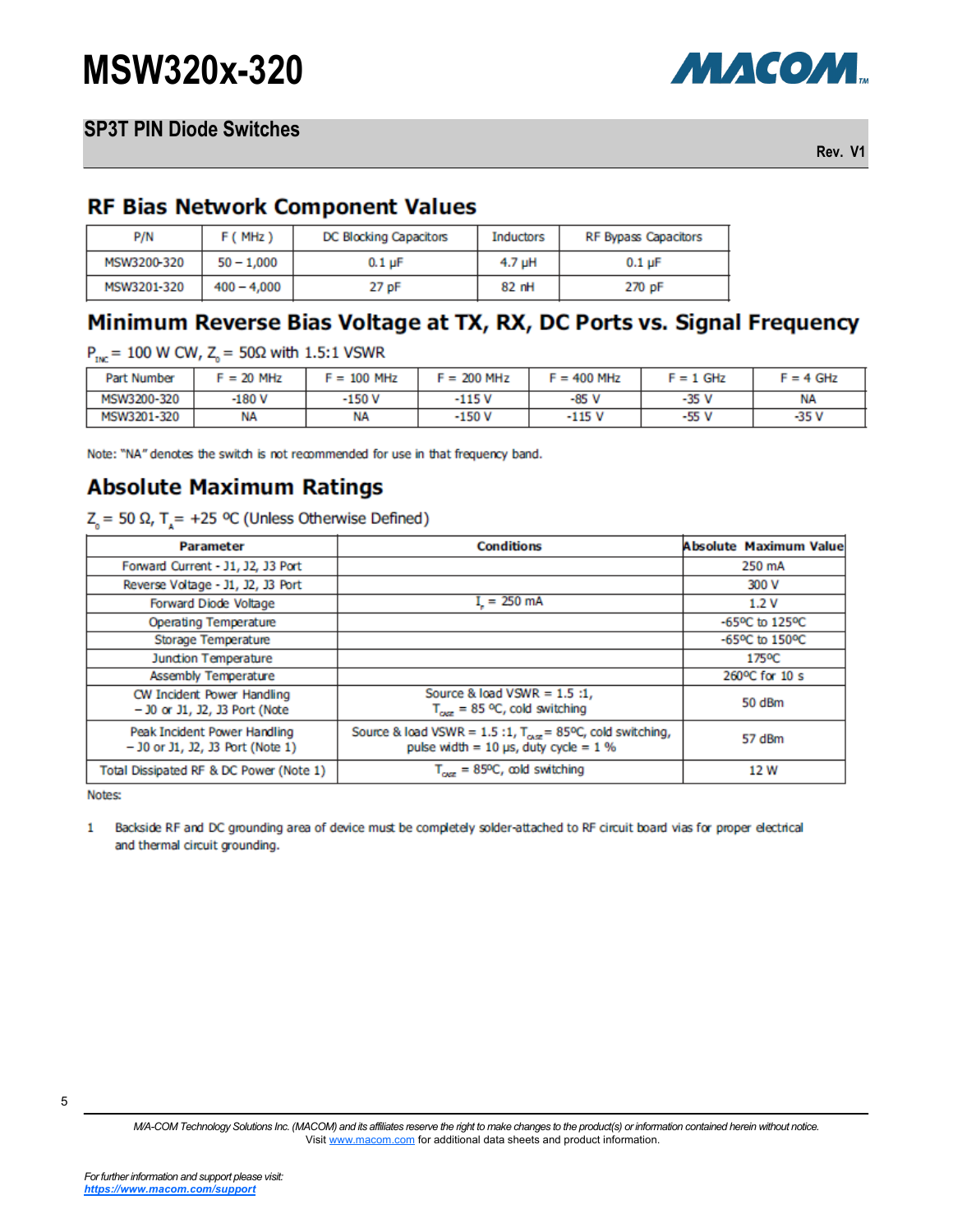

#### **SP3T PIN Diode Switches**

**Rev. V1**

# MSW3200-320 Small Signal Typical Performance

 $Z_0$  = 50 Ω, T<sub>4</sub> = +25 °C (Unless Otherwise Defined)





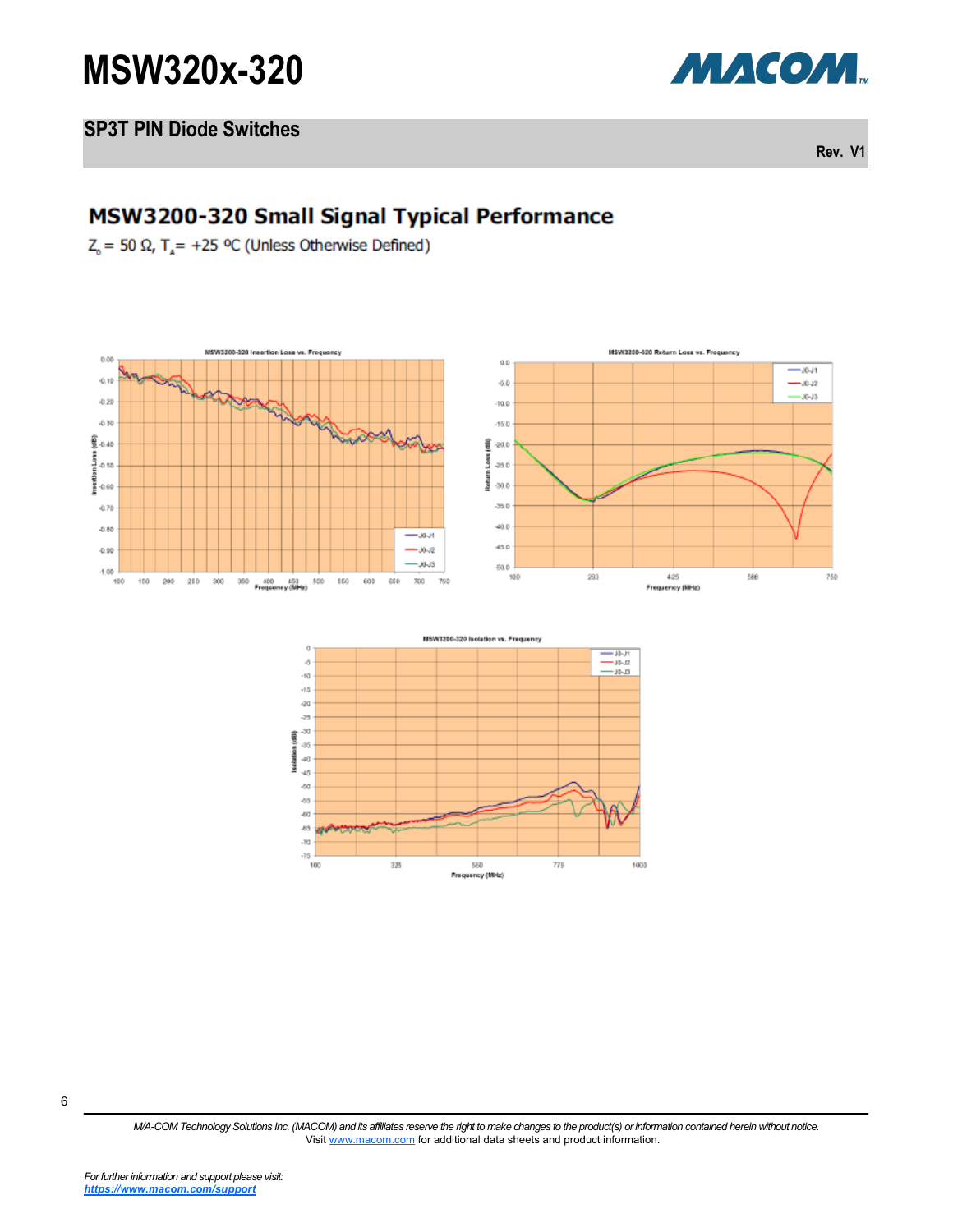

#### **SP3T PIN Diode Switches**

**Rev. V1**

### MSW3201-320 Small Signal Typical Performance

 $Z<sub>n</sub> = 50 Ω$ , T<sub>a</sub> = +25 °C (Unless Otherwise Defined)





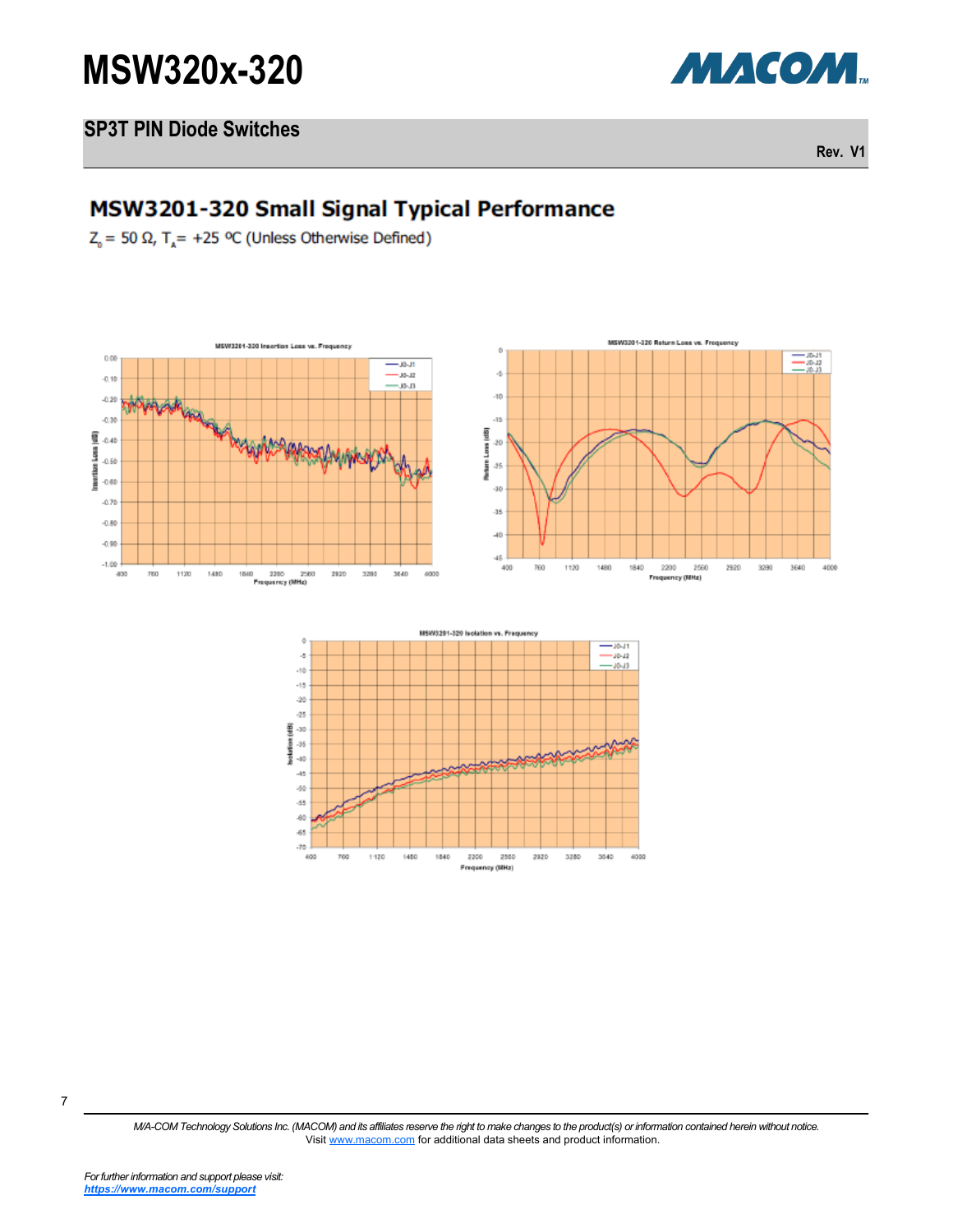



**Rev. V1**

### **SP3T Switch Evaluation Board Layout**



# APPLIES TO THE FOLLOWING EVAL BOARDS:<br>CS320 - BAND 1 / BAND 2 / BAND 3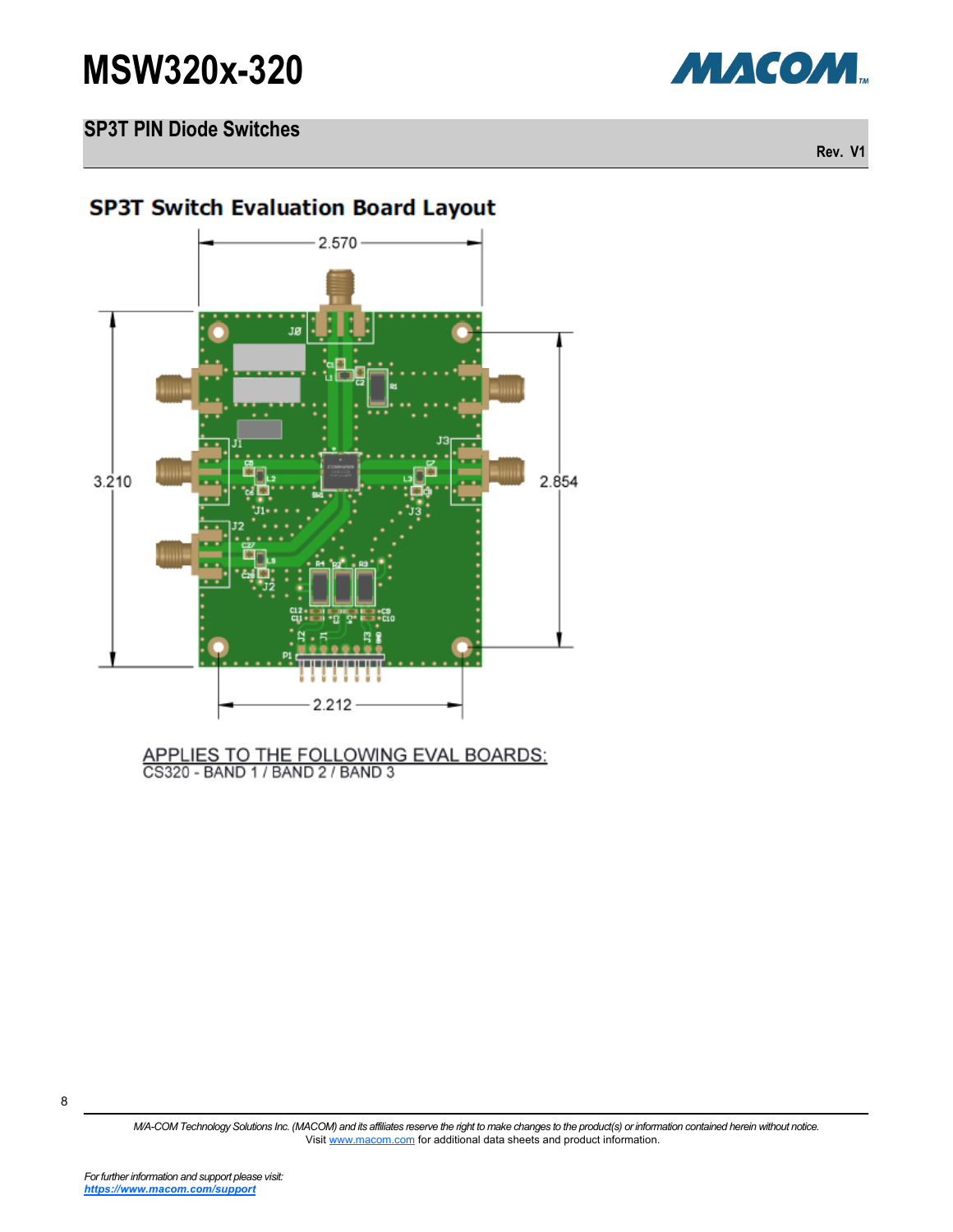### **SP3T PIN Diode Switches**



**Rev. V1**

|                    | MSW3200-320 Band 1 Evaluation Board BOM         |                                            |                                                                     |                                                          |                                                |                                                   |                                                          |                                                        |  |
|--------------------|-------------------------------------------------|--------------------------------------------|---------------------------------------------------------------------|----------------------------------------------------------|------------------------------------------------|---------------------------------------------------|----------------------------------------------------------|--------------------------------------------------------|--|
| <b>Item</b>        | <b>DC Blocking</b><br>Caps                      | <b>RF Bypass</b><br>Caps                   | Second<br><b>Bypass Cap</b><br>(Optional)                           | <b>Inductor</b>                                          | <b>Resistor</b>                                | <b>Resistor</b>                                   | Header Pin                                               | <b>SMA</b><br><b>Connector</b>                         |  |
| Value              | $0.1$ $\mu$ F                                   | $0.1$ µF                                   | $0.1$ µF                                                            | $4.7$ µH                                                 | 130Ω                                           | 150Ω                                              | 8 Pin DC<br>Header                                       | <b>SMA JACK</b>                                        |  |
| Location           | C1, C5, C7,<br>C9,C13, C15,<br>C19, C25,<br>C27 | C2, C6, C8,<br>C10,C14,C16,<br>C22,C26,C28 | C3, C4, C11,<br>C12, C20, C21,<br>C <sub>23</sub> , C <sub>24</sub> | L1 to L9                                                 | R1                                             | R <sub>2</sub> , R <sub>3</sub> , R <sub>4</sub>  | P <sub>1</sub>                                           | $30 - 35$                                              |  |
| <b>Specs</b> , Mfg | CER, 25 V,<br>10%,0603,<br>Panasonic            | CER, 25 V,<br>10%, 0603,<br>Panasonic      | CER, 25 V,<br>10%, 0603,<br>Panasonic                               | $4.7$ µH,<br>125 mA<br>,1.55,<br>10%, 1008,<br>Panasonic | 1W, 5%, 2512<br><b>Thick Film</b><br>Panasonic | 1W, 1%, 2512 8 Pos,<br>, Thick Film,<br>Panasonic | Rectangular<br>Head, Male<br>PIN 0.100R/A,<br>15 AU, FCI | Conn Jack<br>SMA, 50<br>Ohm Edge<br>Mount,<br>Amphenol |  |
| Mfg#               | ECI-<br>1VB1E104K                               | ECJ-<br>1VB1E104K                          | ECI-<br>1VB1E104K                                                   | ELJ-FC4R7KF                                              | ERJ-<br>1TYJ131U                               | ERJ-<br>1TYJ151U                                  | 68016-208HLF                                             | 901-10309                                              |  |
| Digikey #          | <b>PCC2277TR-</b><br><b>ND</b>                  | <b>PCC2277TR-</b><br>ND                    | <b>PCC2277TR-</b><br><b>ND</b>                                      | <b>PCD1069TR-</b><br><b>ND</b>                           | <b>PT130XTR-</b><br><b>ND</b>                  | <b>PT150XTR-</b><br><b>ND</b>                     | 609-3321-ND                                              | <b>ARF1744-ND</b>                                      |  |

| <b>Band 2 Evaluation Board BOM</b><br>MSW3201-320 |                                              |                                                    |                                    |                                                    |                                         |                                          |                                                                    |                                                        |
|---------------------------------------------------|----------------------------------------------|----------------------------------------------------|------------------------------------|----------------------------------------------------|-----------------------------------------|------------------------------------------|--------------------------------------------------------------------|--------------------------------------------------------|
| Item                                              | <b>DC Blocking</b><br>Caps                   | <b>RF Bypass</b><br>Caps                           | <b>Second</b><br><b>Bypass Cap</b> | <b>Inductor</b>                                    | <b>Resistor</b>                         | <b>Resistor</b>                          | Header Pin                                                         | SMA<br><b>Connector</b>                                |
| <b>Value</b>                                      | $22$ pF                                      | 270 pF                                             | 1000 pF                            | 82 nH                                              | $130\Omega$                             | $150\Omega$                              | 8 Pin DC<br>Header                                                 | <b>SMA JACK</b>                                        |
| Location                                          | C1,C5,C7,C13,<br>C15,C27                     | C2, C6, C8, C14<br>C <sub>16</sub> C <sub>28</sub> | C3,C4,C9,C10 L1 to L9<br>C11,C12,  |                                                    | R1                                      | R2, R4, R5                               | <b>P1</b>                                                          | $10 - 15$                                              |
|                                                   | Specs, Mfg CER, 100 V,<br>5%,0603,<br>Murata | CER, 50 V,<br>5%,0603,<br>Murata                   | CER, 50 V,<br>10%, 0603,<br>Murata | 82 nH, 250<br>mA , 1.5 Ω,<br>2%,0603,<br>Panasonic | 1W, 5%, 2512<br>Thick Film<br>Panasonic | 1W, 1%, 2512<br>Thick Film,<br>Panasonic | 8 Pos,<br>Rectangular<br>Head, Male<br>PIN 0.100R/A<br>,15 AU, FCI | Conn Jack<br>SMA, 50<br>Ohm Edge<br>Mount,<br>Amphenol |
| $Mfq \#$                                          | GRM1885C2A<br>220JA01D                       | <b>GRM1885C1H</b><br>271JA01D                      | GRM188R71H ELJ-<br>102KA01D        | <b>RE82NGFA</b>                                    | ER <sub>J</sub> -<br>1TYJ131U           | ER <sub>J</sub> -<br>1TYJ151U            | 68016-208HLF                                                       | 901-10309                                              |
| Digikey #                                         | 490-1335-2-<br><b>ND</b>                     | 490-1437-2-<br><b>ND</b>                           | 490-1494-2-<br><b>ND</b>           | PCD2013CT-<br><b>ND</b>                            | PT130XTR-<br><b>ND</b>                  | <b>PT150XTR-</b><br><b>ND</b>            | 609-3321-ND                                                        | <b>ARF1744-ND</b>                                      |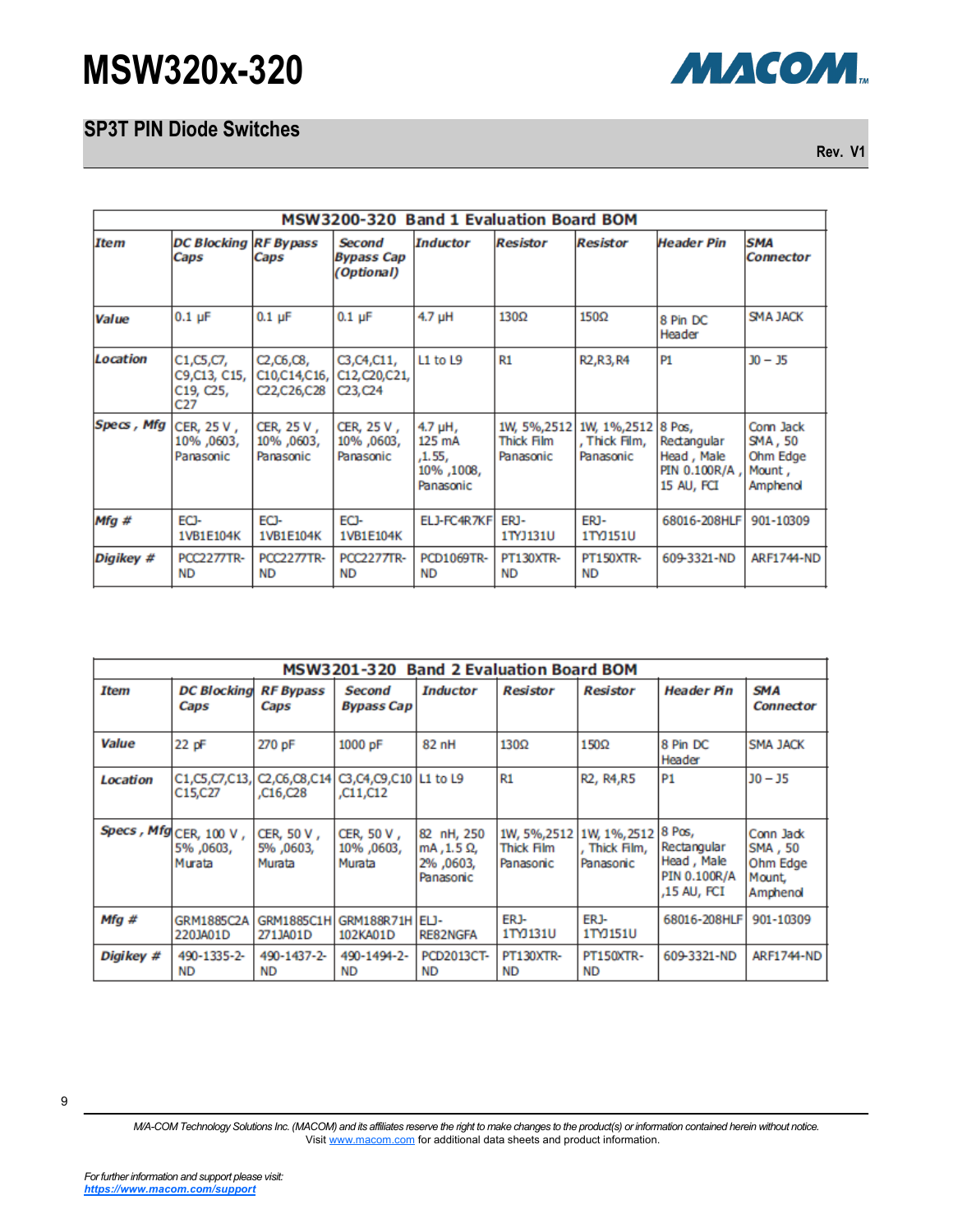**Rev. V1**

### **Assembly Instructions**

The MSW3200-320 and MSW3201-320 switches are capable of being placed onto circuit boards with pick and place manufacturing equipment from tube or tape-reel dispensing. The devices are attached to the circuit board using conventional solder re-flow or wave soldering procedures with RoHS type or Sn60/Pb40type solders per Table I and Figure I.

| <b>Profile Feature</b>                               | <b>SnPb Solder Assembly</b> | <b>Pb-Free Solder Assembly</b> |  |  |
|------------------------------------------------------|-----------------------------|--------------------------------|--|--|
| Average Ramp-Up Rate (T, to T.)                      | 3 °C /second maximum        | 3 ℃ /second maximum            |  |  |
| Preheat:                                             |                             |                                |  |  |
| - Temperature Min (T <sub>90</sub> )                 | 100 °C                      | 150 °C                         |  |  |
| - Temperature Max (T <sub>owx</sub> )                | 150 °C                      | 200 °C                         |  |  |
| - Time (min to max) $(t_n)$                          | $60 - 120s$                 | $60 - 180s$                    |  |  |
| $T_{\text{gux}}$ to $T_{\text{g}}$<br>- Ramp-Up Rate |                             | 3 °C/s maximum                 |  |  |
| Time Maintained Above:                               |                             |                                |  |  |
| - Temperature                                        | 183 °C                      | 217 °C                         |  |  |
| $(Ti) - Time (ti)$                                   | $60 - 150s$                 | $60 - 150s$                    |  |  |
| Peak temperature (T)                                 | $225 + 0/ -5$ °C            | 260 +0/-5 °C                   |  |  |
| Time Within 5 °C of Actual Peak<br>Temperature (t)   | $10 - 30 s$                 | $20 - 40 s$                    |  |  |
| Ramp-Down Rate                                       | 6 °C /s maximum             | 6 °C /s maximum                |  |  |
| Time 25 °C to Peak Temperature                       | 6 minutes maximum           | 8 minutes maximum              |  |  |

|  |  |  | Table 1. Time-Temperature Profile for Sn60/Pb40 or RoHS Type Solders |  |  |
|--|--|--|----------------------------------------------------------------------|--|--|
|  |  |  |                                                                      |  |  |

Figure 1. Solder Re-Flow Time-Temperature Profile



10

*M/A-COM Technology Solutions Inc. (MACOM) and its affiliates reserve the right to make changes to the product(s) or information contained herein without notice.*  Visit [www.macom.com](http://www.macom.com/) for additional data sheets and product information.

МАСОМ.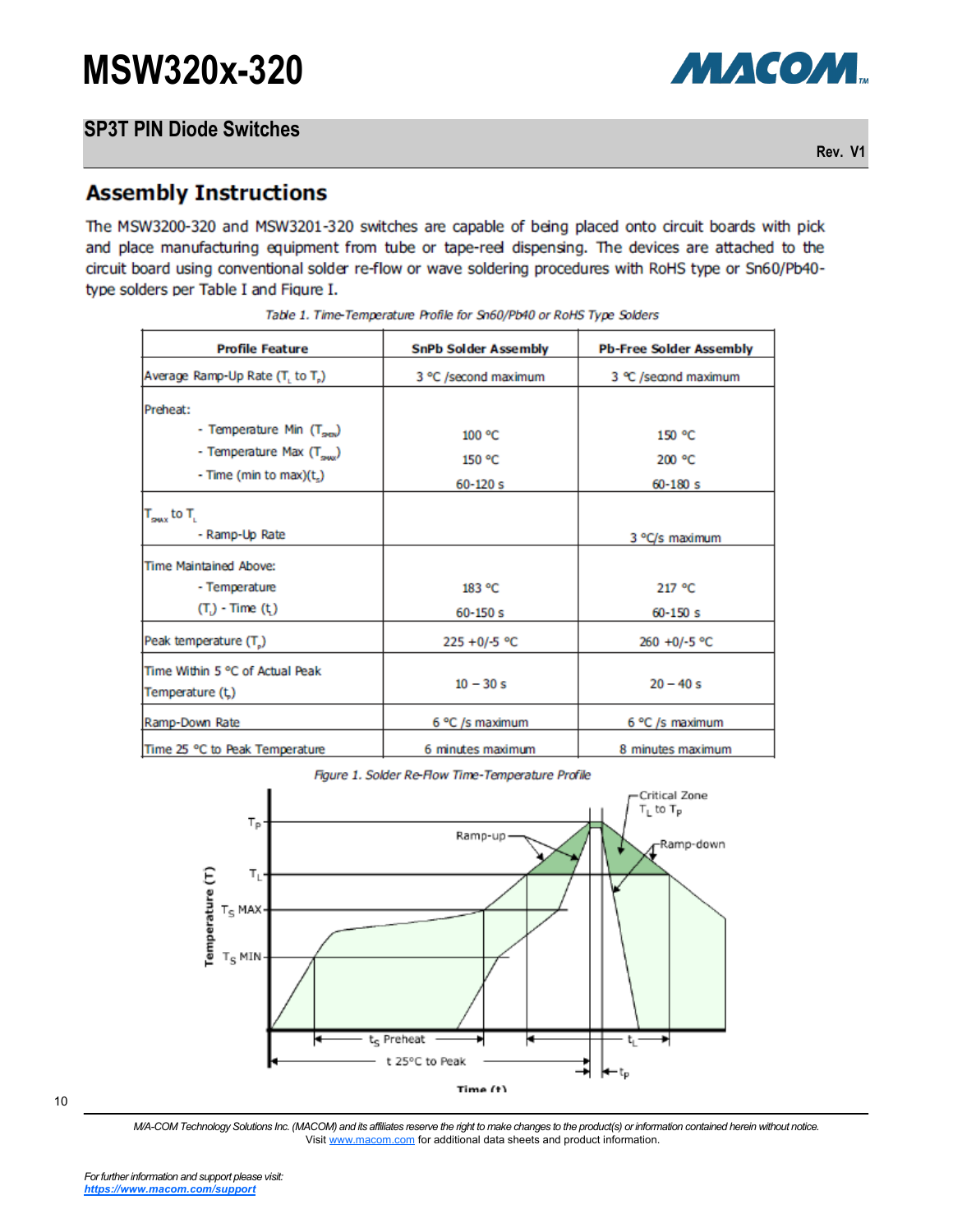

**SP3T PIN Diode Switches**

**Rev. V1**



Notes:

1. Hatched Metal Area on Circuit Side of Device is RF, D.C., and Thermal Ground.

11

*M/A-COM Technology Solutions Inc. (MACOM) and its affiliates reserve the right to make changes to the product(s) or information contained herein without notice.*  Visit [www.macom.com](http://www.macom.com/) for additional data sheets and product information.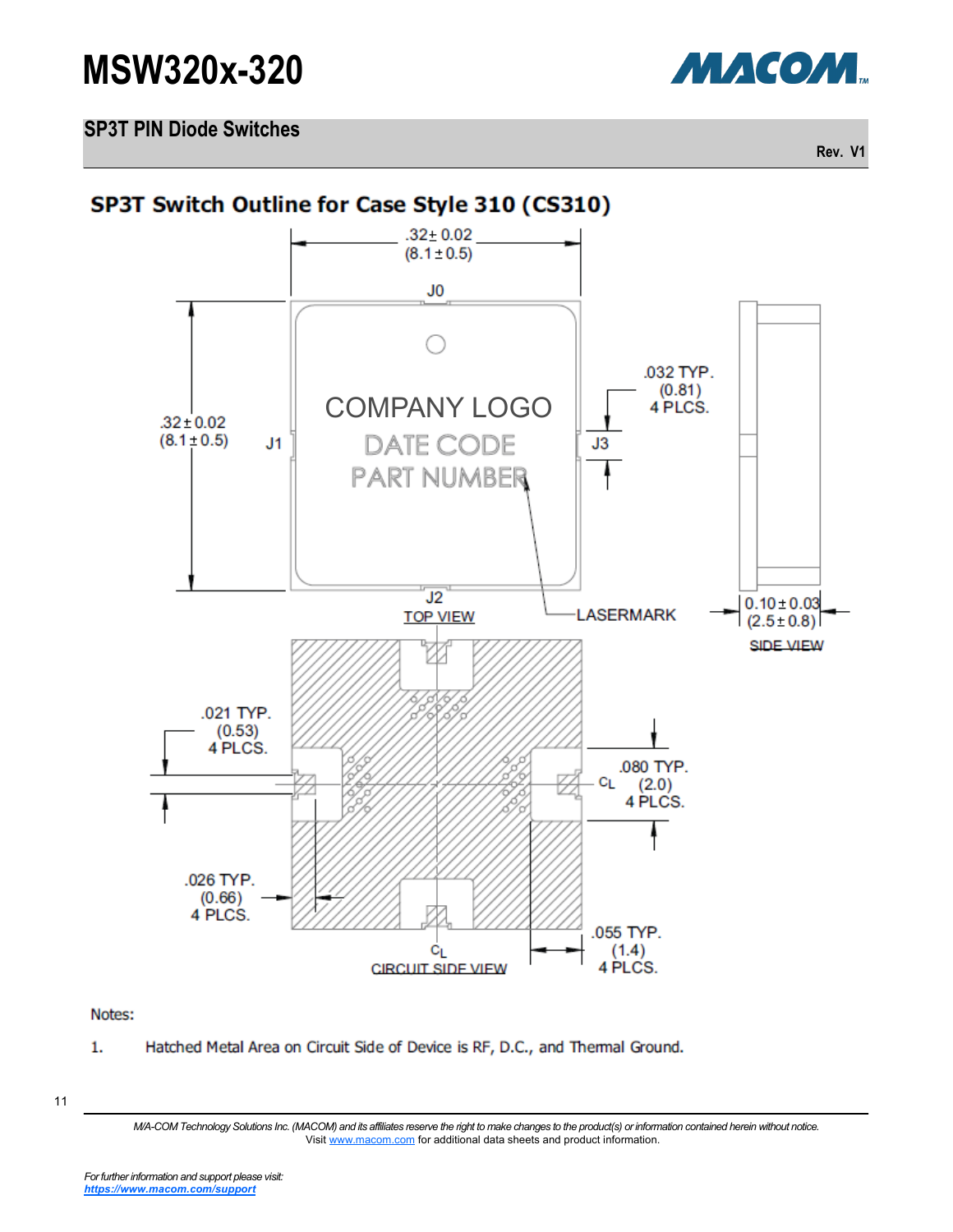

#### **SP3T PIN Diode Switches**

**Rev. V1**

# RF Circuit Solder Footprint for Case Style 320 (CS320)



Hatched area is RF, DC, and thermal Ground. Vias should be solid copper fill and gold plated for optimum heat transfer from backside of switch module through Circuit Vias to metal thermal ground.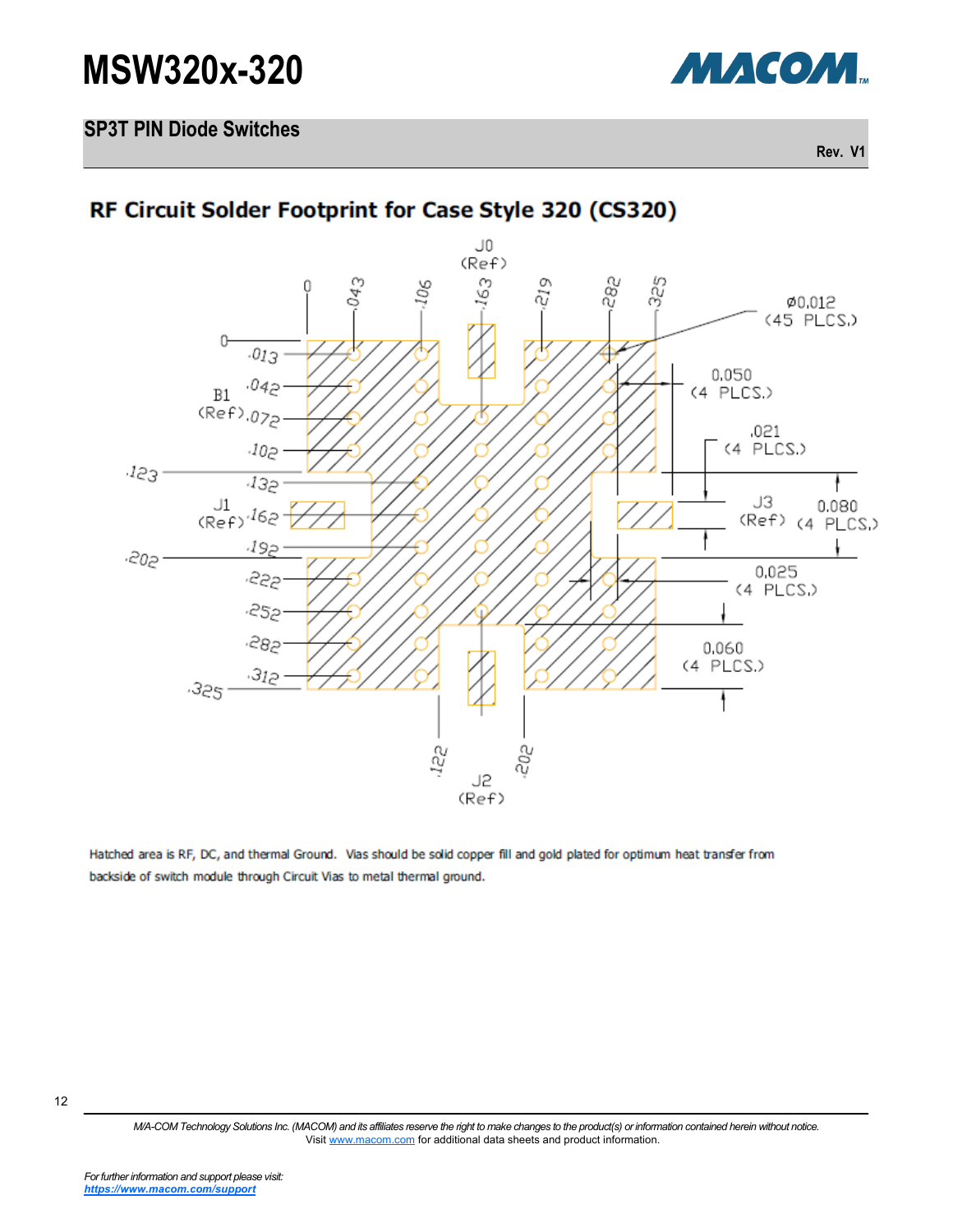

**Rev. V1**

### **Part Number Ordering Information**

| Part Number                                                                                                      | Description                | Packaging                            |  |  |  |  |  |
|------------------------------------------------------------------------------------------------------------------|----------------------------|--------------------------------------|--|--|--|--|--|
| MSW3200-320-T                                                                                                    |                            | Tube                                 |  |  |  |  |  |
| MSW3200-320-R                                                                                                    |                            | Tape-Reel (Quantities of 250 or 500) |  |  |  |  |  |
| MSW3200-320-W                                                                                                    |                            | <b>Waffle Pack</b>                   |  |  |  |  |  |
| MSW3201-320-T                                                                                                    |                            | Tube                                 |  |  |  |  |  |
| MSW3201-320-R                                                                                                    |                            | Tape-Reel (Quantities of 250 or 500) |  |  |  |  |  |
| MSW3201-320-W                                                                                                    |                            | <b>Waffle Pack</b>                   |  |  |  |  |  |
| MSW3200-320-E                                                                                                    |                            | <b>RF Evaluation Board</b>           |  |  |  |  |  |
| MSW3201-320-E                                                                                                    | <b>RF Evaluation Board</b> |                                      |  |  |  |  |  |
| * RF Evaluation boards are rated at +45 dBm C.W. or Peak Incident Power due to the RF power rating values of the |                            |                                      |  |  |  |  |  |
| Passive L. C Bias Elements.                                                                                      |                            |                                      |  |  |  |  |  |